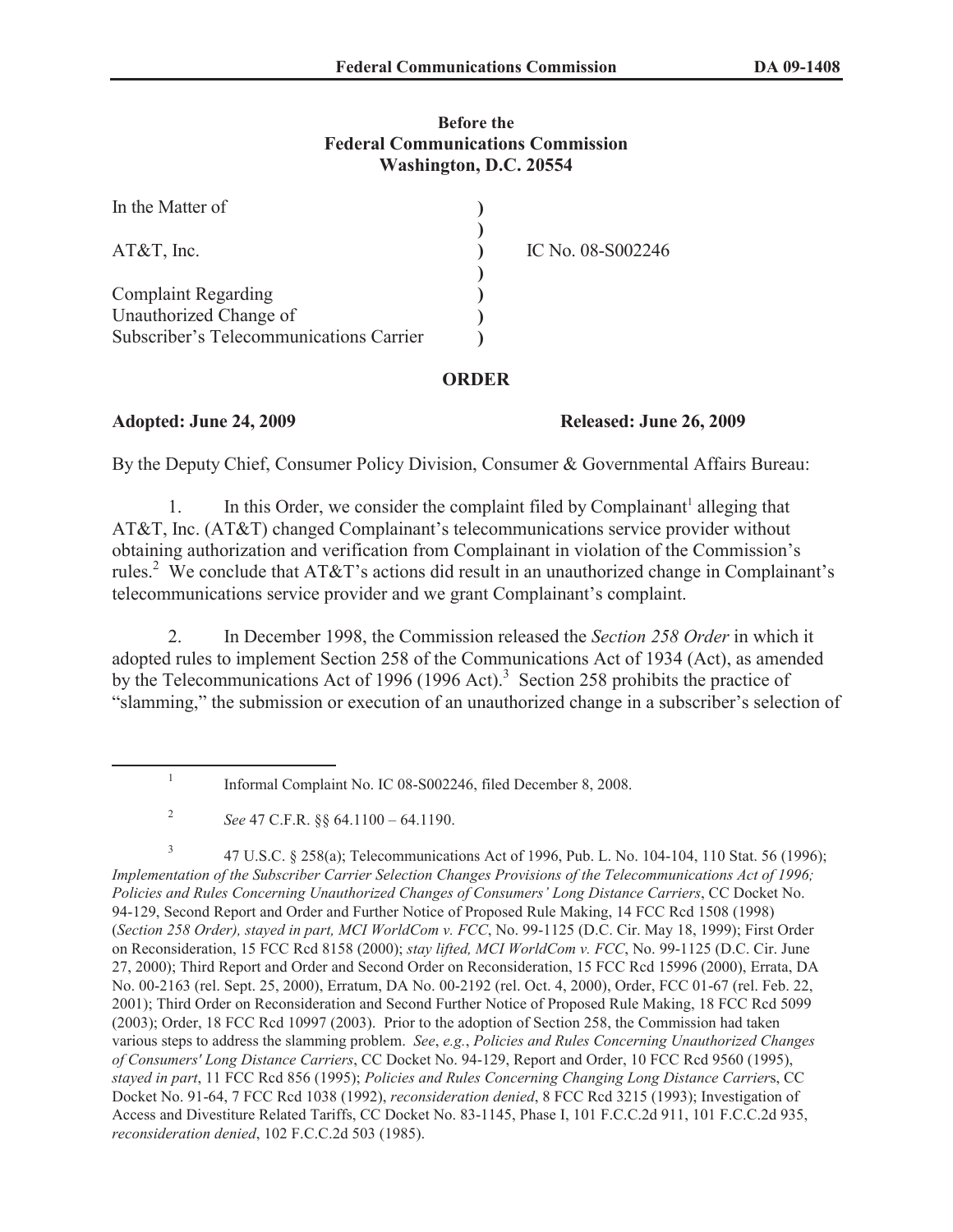a provider of telephone exchange service or telephone toll service.<sup>4</sup> In the *Section 258 Order*, the Commission adopted aggressive new rules designed to take the profit out of slamming, broadened the scope of the slamming rules to encompass all carriers, and modified its existing requirements for the authorization and verification of preferred carrier changes. The rules require, among other things, that a carrier receive individual subscriber consent before a carrier change may occur.<sup>5</sup> Pursuant to Section 258, carriers are absolutely barred from changing a customer's preferred local or long distance carrier without first complying with one of the Commission's verification procedures.<sup>6</sup> Specifically, a carrier must: (1) obtain the subscriber's written or electronically signed authorization in a format that meets the requirements of Section 64.1130; (2) obtain confirmation from the subscriber via a toll-free number provided exclusively for the purpose of confirming orders electronically; or (3) utilize an independent third party to verify the subscriber's order.<sup>7</sup>

3. The Commission also has adopted liability rules. These rules require the carrier to absolve the subscriber where the subscriber has not paid his or her bill. In that context, if the subscriber has not already paid charges to the unauthorized carrier, the subscriber is absolved of liability for charges imposed by the unauthorized carrier for service provided during the first 30 days after the unauthorized change.<sup>8</sup> Where the subscriber has paid charges to the unauthorized carrier, the Commission's rules require that the unauthorized carrier pay 150% of those charges to the authorized carrier, and the authorized carrier shall refund or credit to the subscriber 50% of all charges paid by the subscriber to the unauthorized carrier.<sup>9</sup> Carriers should note that our actions in this order do not preclude the Commission from taking additional action, if warranted, pursuant to Section 503 of the Act. $^{10}$ 

4. We received Complainant's complaint on December 8, 2008, alleging that Complainant's telecommunications service provider had been changed to AT&T without Complainant's authorization. Pursuant to Sections 1.719 and 64.1150 of our rules,<sup>11</sup> we notified

4 47 U.S.C. § 258(a).

5 *See* 47 C.F.R. § 64.1120.

7 *See* 47 C.F.R. § 64.1120(c). Section 64.1130 details the requirements for letter of agency form and content for written or electronically signed authorizations. 47 C.F.R. § 64.1130.

8 *See* 47 C.F.R. §§ 64.1140, 64.1160. Any charges imposed by the unauthorized carrier on the subscriber for service provided after this 30-day period shall be paid by the subscriber to the authorized carrier at the rates the subscriber was paying to the authorized carrier at the time of the unauthorized change. *Id.*

9 *See* 47 C.F.R. §§ 64.1140, 64.1170.

<sup>10</sup> *See* 47 U.S.C. § 503.

<sup>11</sup> 47 C.F.R. § 1.719 (Commission procedure for informal complaints filed pursuant to Section 258 of the Act); 47 C.F.R. § 64.1150 (procedures for resolution of unauthorized changes in preferred carrier).

<sup>6</sup> 47 U.S.C. § 258(a).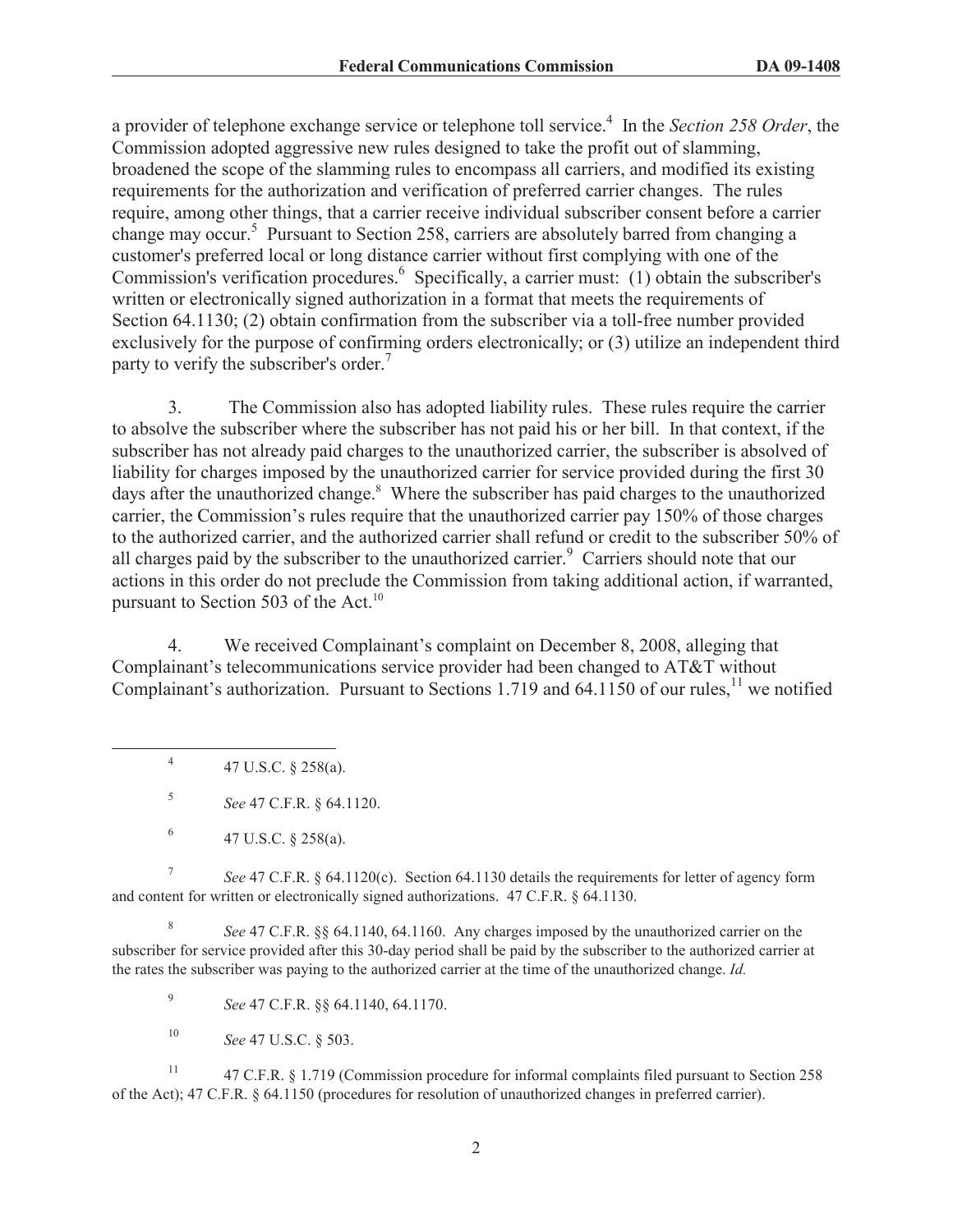AT&T of the complaint and AT&T responded on January 19, 2009.<sup>12</sup> AT&T states that authorization was received and confirmed through third party verification (TPV). We have reviewed the TPV filed with AT&T's response. The TPV confirmed that Complainant wanted to switch interLATA service but made it clear she did not want to switch her international service. As a consumer can not agree to switch part of a service, we find that AT&T's verifier did not obtain authorization to switch Complainant's interLATA service.<sup>13</sup> We find that AT&T has failed to produce clear and convincing evidence of a valid authorized carrier change by Complainant.<sup>14</sup> Therefore, we find that AT&T's actions resulted in an unauthorized change in Complainant's telecommunications service and we discuss  $AT&T$ 's liability below.<sup>15</sup>

5. AT&T must remove all charges incurred for service provided to Complainant for the first thirty days after the alleged unauthorized change in accordance with the Commission's liability rules.<sup>16</sup> We have determined that Complainant is entitled to absolution for the charges incurred during the first thirty days after the unauthorized change occurred and that neither Complainant's authorized carrier nor AT&T may pursue any collection against Complainant for those charges.<sup>17</sup> Any charges imposed by AT&T on the subscriber for service provided after this 30-day period shall be paid by the subscriber to their authorized carrier at the rates the subscriber was paying to their authorized carrier at the time of the unauthorized change.<sup>18</sup>

6. Accordingly, IT IS ORDERED that, pursuant to Section 258 of the Communications Act of 1934, as amended, 47 U.S.C. § 258, and Sections 0.141, 0.361 and 1.719 of the Commission's rules, 47 C.F.R. §§ 0.141, 0.361, 1.719, the complaint filed by Complainant against AT&T IS GRANTED.

7. IT IS FURTHER ORDERED that, pursuant to Section 64.1170(d) of the Commission's rules, 47 C.F.R. § 64.1170(d), Complainant is entitled to absolution for the charges incurred during the first thirty days after the unauthorized change occurred and neither Complainant's authorized carrier nor AT&T may pursue any collection against Complainant for those charges.

<sup>15</sup> If Complainant is unsatisfied with the resolution of this complaint, Complainant may file a formal complaint with the Commission pursuant to Section 1.721 of the Commission's rules, 47 C.F.R. § 1.721. Such filing will be deemed to relate back to the filing date of such Complainant's informal complaint so long as the formal complaint is filed within 45 days from the date this order is mailed or delivered electronically to Complainant. *See* 47 C.F.R. § 1.719.

<sup>16</sup> *See* 47 C.F.R. § 64.1160(b).

<sup>17</sup> *See* 47 C.F.R. § 64.1160(d).

<sup>18</sup> *See* 47 C.F.R. §§ 64.1140, 64.1160.

<sup>12</sup> AT&T's Response to Informal Complaint No. 08-S002246, received January 19, 2009.

<sup>13</sup> *See* 47 C.F.R § 64.1120(c)(3)(iii).

<sup>14</sup> *See* 47 C.F.R. § 64.1150(d).